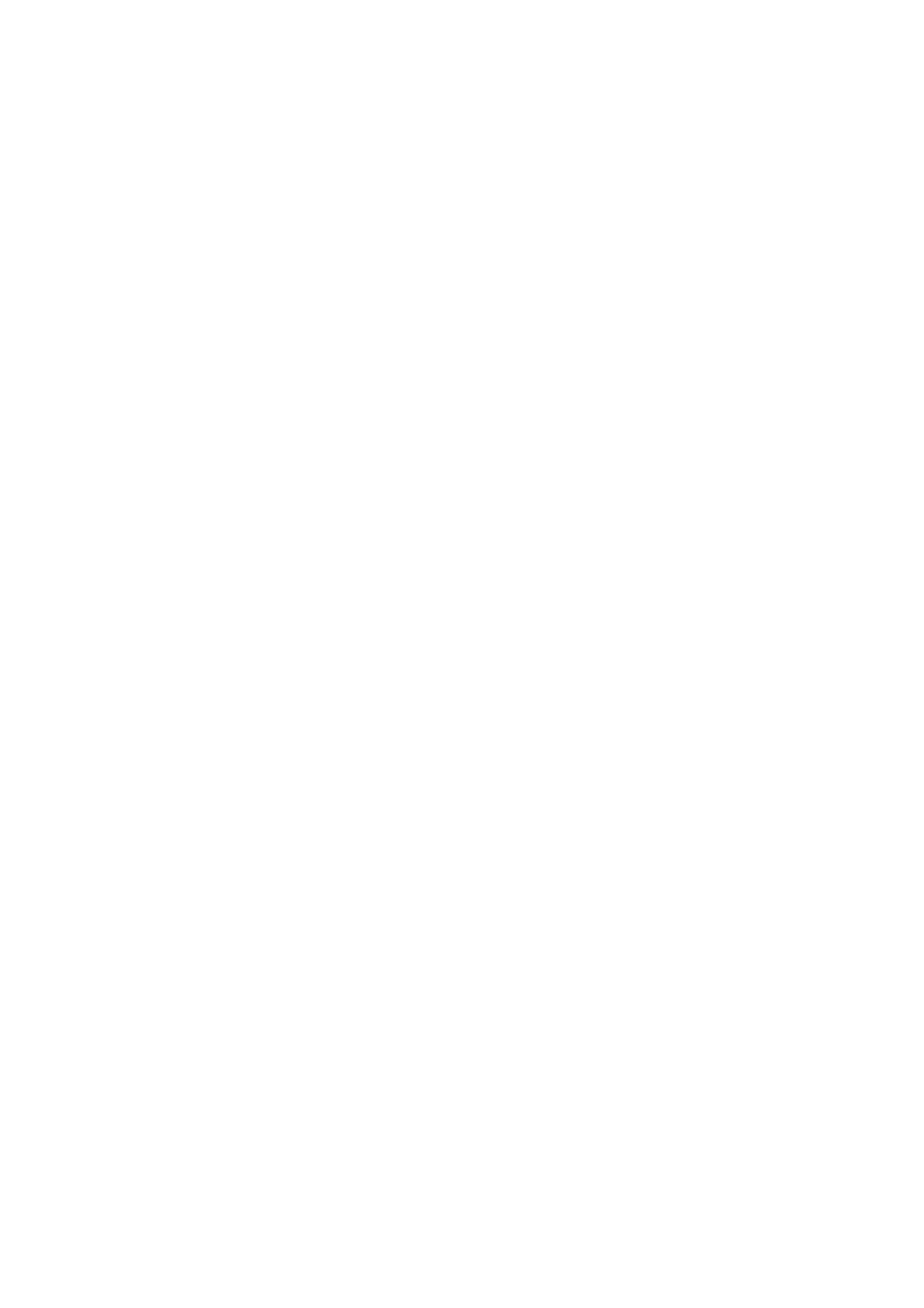### **WELL–POSEDNESS FOR A CLASS OF HYPERBOLIC SYSTEMS OF CONSERVATION LAWS IN SEVERAL SPACE DIMENSIONS**

LUIGI AMBROSIO, FRANÇOIS BOUCHUT, CAMILLO DE LELLIS

Abstract. In this paper we consider a system of conservation laws in several space dimensions whose nonlinearity is due only to the modulus of the solution. This system, first considered by Keyfitz and Kranzer in one space dimension, has been recently studied by many authors. In particular, using standard methods from DiPerna–Lions theory, we improve the results obtained by the first and third author, showing existence, uniqueness and stability results in the class of functions whose modulus satisfies, in the entropy sense, a suitable scalar conservation law. In the last part of the paper we consider a conjecture on renormalizable solutions and show that this conjecture implies another one recently made by Bressan in connection with the system of Keyfitz and Kranzer.

#### 1. INTRODUCTION

In this note we consider the Cauchy problem for the system of conservation laws

$$
\begin{cases}\n\partial_t u_i + \sum_{\alpha=1}^n \partial_{x_\alpha} (f_\alpha(|u|) u_i) = 0 \\
u_i(0, \cdot) = \overline{u}_i(\cdot)\n\end{cases} \tag{1}
$$

where  $u = (u_1, \dots, u_k) : \mathbf{R}^+ \times \mathbf{R}^n \to \mathbf{R}^k$ . The system (1) was first considered by Keyfitz and Kranzer in one space dimension in [9] and then studied by several authors (see [6], [8], and [11] for the literature on it).

As a partial answer to a conjecture of Bressan (see Section 3.3 of [4]), in [2] it was shown the existence of weak solutions to (1) when  $|\overline{u}| \in L^{\infty} \cap BV(\mathbb{R}^n)$  and  $|\overline{u}| > c > 0$  for some c. Following the suggestion of the last section of [4] these solutions were constructed with the following method (an higher dimensional analog of what applied earlier in one space dimension; see for example Section 8.2 of [11]). We first find the modulus  $\rho := |u|$  by solving, in the sense of Kruzhkov, the conservation law

$$
\begin{cases}\n\partial_t \rho + \sum_{\alpha=1}^n \partial_{x_\alpha} (f_\alpha(\rho) \rho) = 0 \\
\rho(0, \cdot) = \overline{\rho}(\cdot).\n\end{cases}
$$
\n(2)

Then we construct an approximation scheme for the ODE  $\dot{x}(t) = f(\rho(t, x(t)))$ , which formally gives, via the method of characteristics, the angular part  $\theta = u/\rho$  of the solution. In this construction we used the results of [1], where the first author extended the DiPerna–Lions theory to BV vector fields satisfying natural  $L^{\infty}$  bounds, as in [7], on the distributional divergence.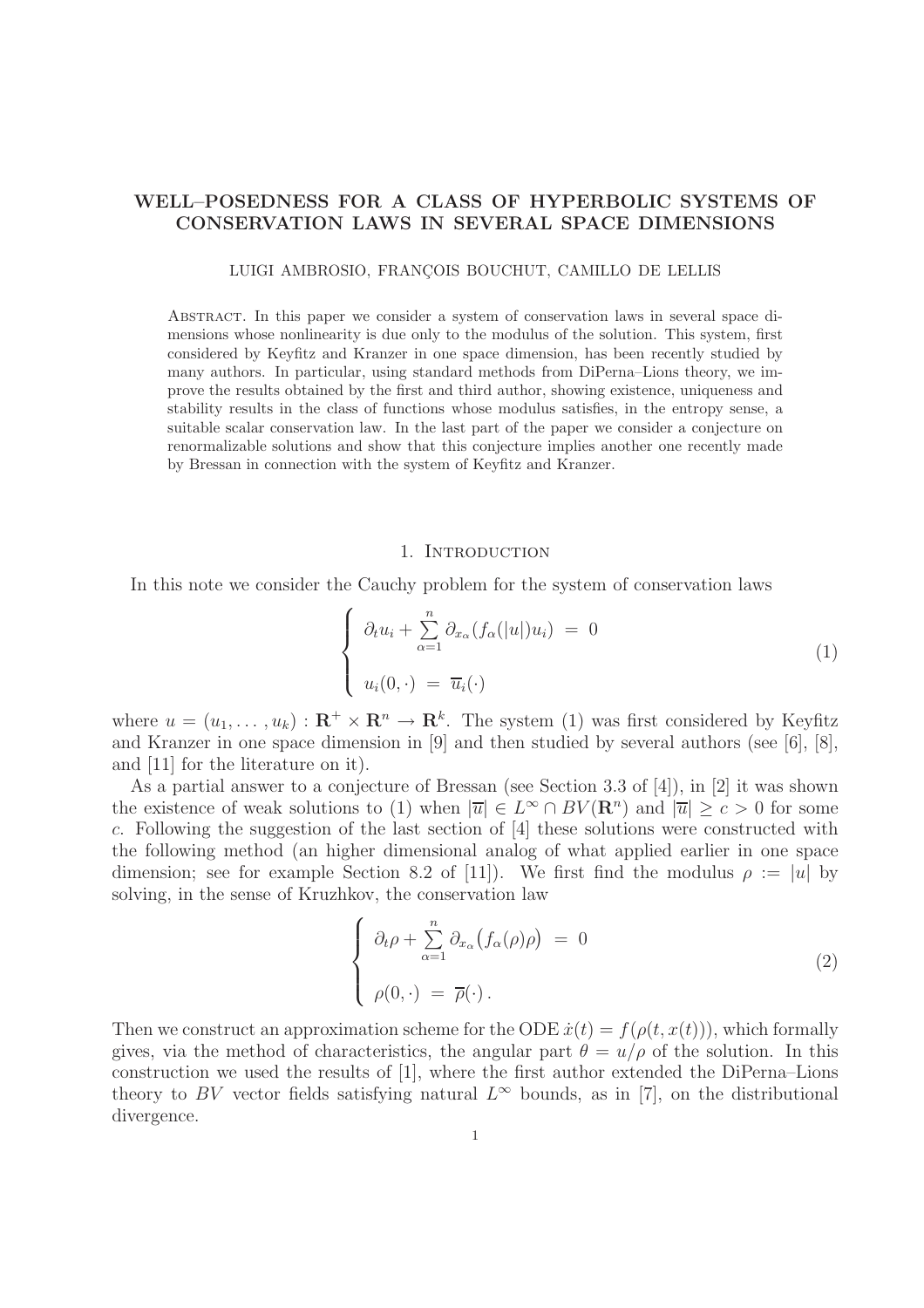In this paper we show how the results of [1] on transport equations with BV coefficients and standard arguments from DiPerna–Lions theory yield a straightforward proof of the existence of such solutions, without passing through approximations of the ODE  $\dot{x}(t) = f(\rho(t, x(t)))$ . This proof gives also uniqueness and stability under perturbation of the initial data and allows to remove the assumption  $|\overline{u}| > c > 0$ . See Theorem 2.6 for the precise statements.

In the last section we formulate a conjecture (see Conjecture 4.3) which is closely related to the one of Section 3.3 of [4]. Indeed, using arguments from DiPerna–Lions theory, we show that a positive answer to Conjecture 4.3 would give a positive answer to that of Bressan (see Proposition 4.4).

#### 2. Preliminaries and statement of Theorem 2.6

Before stating the main theorem, we recall the notion of entropy solution of a scalar conservation law and the classical theorem of Kruzhkov, which provides existence, stability and uniqueness of entropy solutions to the Cauchy problem for scalar laws.

**Definition 2.1.** *Let*  $g \in W_{loc}^{1,\infty}(\mathbb{R}, \mathbb{R}^n)$ . A pair  $(\eta, q)$  of functions  $\eta \in W_{loc}^{1,\infty}(\mathbb{R}, \mathbb{R})$ ,  $q \in$  $W_{loc}^{1,\infty}(\mathbf{R},\mathbf{R}^n)$  *is called an* entropy–entropy flux pair *relative to g if* 

$$
q' = \eta' g' \qquad \mathcal{L}^1 \text{-almost everywhere on } \mathbf{R}. \tag{3}
$$

*If, in addition,*  $\eta$  *is a convex function, then we say that*  $(\eta, q)$  *is a convex entropy–entropy* flux *pair.* A weak solution  $\rho \in L^{\infty}(\mathbf{R}_t^+ \times \mathbf{R}_x^n)$  of

$$
\begin{cases}\n\partial_t \rho + \operatorname{div}_x[g(\rho)] = 0 \\
\rho(0, \cdot) = \overline{\rho}(\cdot)\n\end{cases} \tag{4}
$$

*is called an entropy solution if*  $\partial_t[\eta(\rho)] + \text{div}_x[q(\rho)] \leq 0$  *in the sense of distributions for every convex entropy–entropy flux pair* (η, q)*.*

In what follows, we say that  $\rho \in L^{\infty}(\mathbf{R}^+ \times \mathbf{R}^n)$  *has a strong trace*  $\overline{\rho}$  *at* 0 if for every bounded  $\Omega \subset \mathbb{R}^n$  we have

$$
\lim_{T \downarrow 0} \frac{1}{T} \int_{[0,T] \times \Omega} |\rho(t,x) - \overline{\rho}(x)| dx = 0.
$$

**Theorem 2.2** ([10] Kruzhkov). Let  $g \in W_{loc}^{1,\infty}(\mathbb{R}, \mathbb{R}^n)$  and  $\overline{\rho} \in L^{\infty}$ . Then there exists a unique *entropy solution*  $\rho$  *of* (4) *with a strong trace at* 0*. If in addition*  $\overline{\rho} \in BV_{loc}(\mathbb{R}^n)$ *, then, for every open set*  $A \subset\subset \mathbb{R}^n$  *and for every*  $T \in ]0,\infty[$ *, there exists an open set*  $A' \subset\subset \mathbb{R}^n$ *(whose diameter depends only on* A, T, g and  $\|\overline{\rho}\|_{\infty}$ ) such that

$$
\|\rho\|_{BV([0,T[\times A)]} \le \|\overline{\rho}\|_{BV(A')}.\tag{5}
$$

**Remark 2.3.** In many cases the requirement that  $\rho$  has strong trace at 0 is not necessary. Indeed, when  $q$  is sufficiently regular and satisfies suitable assumptions of genuine nonlinearity, Vasseur proved in [12] that *any* entropy solution has a strong trace at 0.

**Definition 2.4.** *A weak solution* u *of* (1) *is called a* renormalized entropy solution *if* |u| *is an entropy solution of the scalar law* (2) *with a strong trace at* 0*.*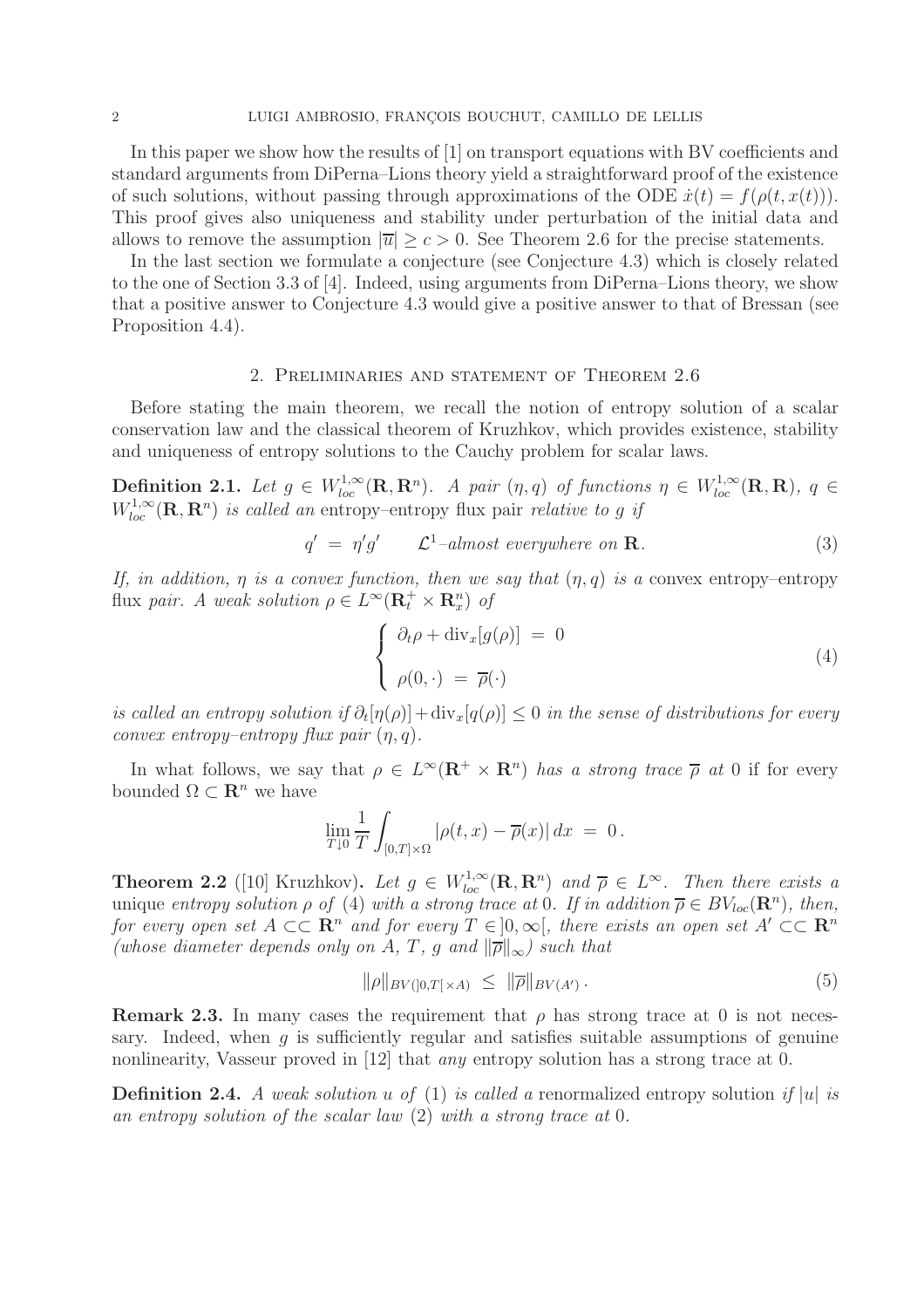The suggestion of using the terminology "renormalized entropy solutions" has been taken from [8]. This terminology is more appropriate than the one of "entropy solutions" used in [2], because the usual notion of *entropy* (or *admissible*) solution of a hyperbolic system of conservation laws does not coincide with the one of renormalized entropy solutions. Let us recall the usual notion of entropy solution for systems (cp. Section 4.3 of [6]):

**Definition 2.5.** *Let*  $F_{\alpha}: \mathbb{R}^{k} \to \mathbb{R}^{k}$ ,  $\alpha = 1, \ldots, n$ , be Lipschitz and consider the system

$$
\partial_t u + \sum_{\alpha=1}^n \partial_{x_\alpha} [F_\alpha(u)] = 0 \qquad u : \Omega \subset \mathbf{R}^+ \times \mathbf{R}^n \to \mathbf{R}^k. \tag{6}
$$

*A pair*  $(\eta, q)$  *of functions*  $\eta \in W_{loc}^{1,\infty}(\mathbf{R}^k, \mathbf{R})$ ,  $q \in W_{loc}^{1,\infty}(\mathbf{R}^k, \mathbf{R}^n)$  *is called a* convex entropyentropy flux pair *for the system* (6) *if*  $\eta$  *is convex and if for every open set*  $\Omega$  *and for every smooth solution* u *of* (6) *we have*  $\partial_t[\eta(u)] + \text{div}_x[q(u)] = 0$ . A weak solution u of (6) *is called an* entropy *solution if for for every convex entropy–entropy flux pair we have*  $\partial_t[\eta(u)] + \text{div}_x[q(u)] \leq 0$  in the sense of distributions.

Indeed it can be shown that, already in one space dimension, there exist entropy solutions of (1) which are not renormalized entropy solutions, see for example section 3.1 of [4]. On the other hand one can show (at least when  $f \in C^2$ ) that every  $C^2$  entropy  $\eta$  for (1) is of the form  $h(|v|) + |v|H(v/|v|)$  for  $|v| > 0$  (see for example Lemma 1.1 of [8]). Thus, it follows from Corollary 3.4 of  $[1]$  (see Lemma 2.8 below) that if u is a renormalized entropy solution, then u satisfies  $\partial_t[\eta(u)] + \text{div}_x[q(u)] \leq 0$  for every convex entropy–entropy flux pair which is  $C^2$  on  $\mathbf{R}^k \setminus \{0\}.$ 

**Theorem 2.6.** Let  $f \in W_{loc}^{1,\infty}(\mathbf{R}, \mathbf{R}^k)$  and  $|\overline{u}| \in L^{\infty} \cap BV_{loc}$ . Then there exists a unique *renormalized entropy solution* u of (1). If  $\overline{u}^j$  *is a sequence of initial data such that* 

- (a)  $|\overline{u}^j| \leq C$  *for some constant*  $C$ *,*
- (b) *for every bounded open set*  $\Omega$ *, there is a constant*  $C(\Omega)$  *such that*  $||\overline{u}^j||_{BV(\Omega)} \leq C(\Omega)$ *,*
- (c)  $\overline{u}^j \rightarrow \overline{u}$  strongly in  $L^1_{loc}$ ,

*then the corresponding renormalized entropy solutions*  $u^j$  *converge strongly in*  $L^1_{loc}$  *to*  $u$ *.* 

The proof of the theorem follows from the theory of renormalized solutions to the transport equation

$$
\partial_t(\rho w) + \text{div}_x(gw) = 0, \qquad w : \Omega \subset \mathbf{R} \times \mathbf{R}^n \to \mathbf{R}^k \tag{7}
$$

and from the results of [1].

**Definition 2.7** ([7] DiPerna–Lions renormalized solutions). Let  $\Omega \subset \mathbf{R} \times \mathbf{R}^n$  be open and *assume that*  $(\rho, g) \in L^{\infty}(\Omega, \mathbf{R} \times \mathbf{R}^n)$  *satisfy*  $\partial_t \rho + \text{div}_x g = 0$  *in the sense of distributions.* A  $w \in L^{\infty}(\Omega, \mathbb{R}^{k})$  *is called a* renormalized solution of (7) *if for every*  $h \in C^{1}(\mathbb{R}^{k})$  *we have* 

$$
\partial_t(\rho h(w)) + \text{div}_x(gh(w)) = 0 \quad in \mathcal{D}'(\Omega).
$$

Corollary 3.4 and Remark 3.5(3) of [1] give

**Lemma 2.8.** *If*  $(\rho, g)$  *in Definition 2.7 are in BV*<sub>loc</sub>, then every bounded weak solution w:  $\Omega \to \mathbf{R}^k$  of (7) is a renormalized solution.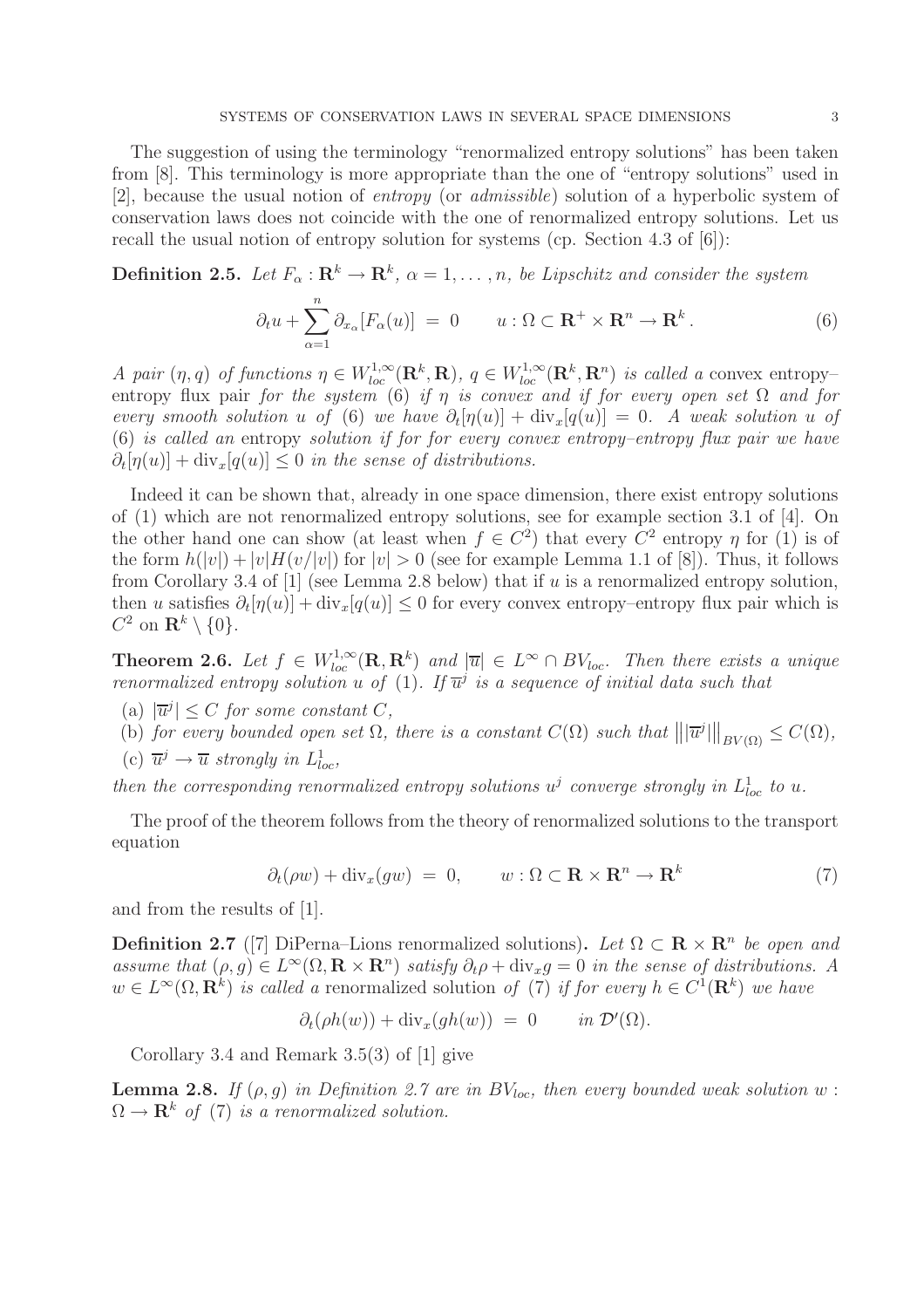**Remark 2.9** (Initial conditions). If  $(z, m) \in L^{\infty}(\mathbf{R} \times \mathbf{R}^n, \mathbf{R} \times \mathbf{R}^n)$  satisfy  $\partial_t z + \text{div}_x m = 0$ in  $[0, T] \times \mathbb{R}^n$ , then by simply testing the equation against appropriate smooth functions we get that for every  $\varphi \in C_c^{\infty}(\mathbf{R}^n)$  the map  $t \to \int_{\mathbf{R}^n} \varphi(x) z(t, x) dx$  coincides almost everywhere with a uniformly continuous function. Hence, by a density argument we conclude that, after discarding a set of  $t$ 's of measure 0,

$$
t \to z(t, \cdot) \text{ has a weak limit in } L^1_{loc} \text{ as } t \downarrow 0. \tag{8}
$$

This gives that z has a "weak" trace  $\overline{z}$  at 0. Assume  $\rho$  and g are as in Definition 2.7 and that w solves  $\partial_t(\rho w) + \text{div}_x(qw) = 0$  in  $[0, T] \times \mathbb{R}^n$ . Apply (8) to  $z = \rho$  and  $m = q$  and denote by  $\rho(0, \cdot)$  the trace of  $\rho$  at 0. Then note that we can apply (8) to  $z = \rho w$  and  $m = gw$ . Thus, it is natural to understand a bounded weak solution w of

$$
\begin{cases}\n\partial_t(\rho w) + \operatorname{div}_x(gw) = 0 \\
\rho w(0, \cdot) = \rho(0, \cdot) \overline{w}(\cdot) ,\n\end{cases}
$$

as a function which solves the first equation in the sense of distribution and such that  $\rho w$ has  $\rho(0, \cdot)\overline{w}(\cdot)$  as weak trace at 0. It can be easily checked that this is equivalent to the usual notion of solution in the sense of distributions, i.e. for every  $\varphi \in C_c^{\infty}(\mathbf{R} \times \mathbf{R}^n)$  we have

$$
\int_{\mathbf{R}^+\times\mathbf{R}^n} w(t,y) \left[\rho(t,y)\partial_t\varphi(t,y) + g(t,y)\cdot\nabla_x\varphi(t,y)\right] dy dt = \int_{\mathbf{R}^n} \rho(0,x)\overline{w}(x)\varphi(0,x) dx.
$$

It turns out that this weak trace property is not sufficient for some of our arguments as this notion of trace is, in general, not stable under left composition. In all the cases treated here we could overcome this issue by using Theorem 3.3 of [3], where the author proved strong  $L<sup>1</sup>$ continuity in t for solutions of transport equations with BD coefficients. However we prefer to give a more elementary argument which uses suitable extensions of  $\rho$ ,  $q$ , and u to negative times.

Proposition 2.10 below is a direct consequence of DiPerna–Lions theory of renormalized solutions. Its proof is based on a classical inequality for transport equations with finite speed of propagation. This inequality is stated independently in Lemma 2.11 and for the reader's convenience we report a proof of it.

**Proposition 2.10.** *Let*  $\rho, g \in L^{\infty} \cap BV_{loc}(\mathbf{R}^+ \times \mathbf{R}^n)$  *be such that*  $\partial_t \rho + \text{div}_x g = 0$ ,  $\rho(0, \cdot) \in$  $BV_{loc}$ , and  $|g| \leq c\rho$  for some constant c. Assume  $u^1$ ,  $u^2$  are bounded weak solutions of

$$
\begin{cases}\n\partial_t(\rho u^i) + \text{div}_x(gu^i) = 0 \\
\rho u^i(0, \cdot) = \rho(0, \cdot) \overline{u}^i(\cdot)\n\end{cases} \tag{9}
$$

*If*  $\rho(0, \cdot)\overline{u}^1 = \rho(0, \cdot)\overline{u}^2(x)$ , then  $\rho u^1 = \rho u^2$ .

**Lemma 2.11.** *Let*  $z \in L^{\infty}([0, T] \times \mathbb{R}^n)$  *and*  $m \in L^{\infty}([0, T] \times \mathbb{R}^n, \mathbb{R}^n)$  *be such that* 

- $\partial_t z + \text{div}_x m \leq 0$ ;
- $t \rightarrow z(t, \cdot)$  *is weakly continuous in*  $L^{1}_{loc}$ ;
- $\bullet$   $|m| \leq Cz$ .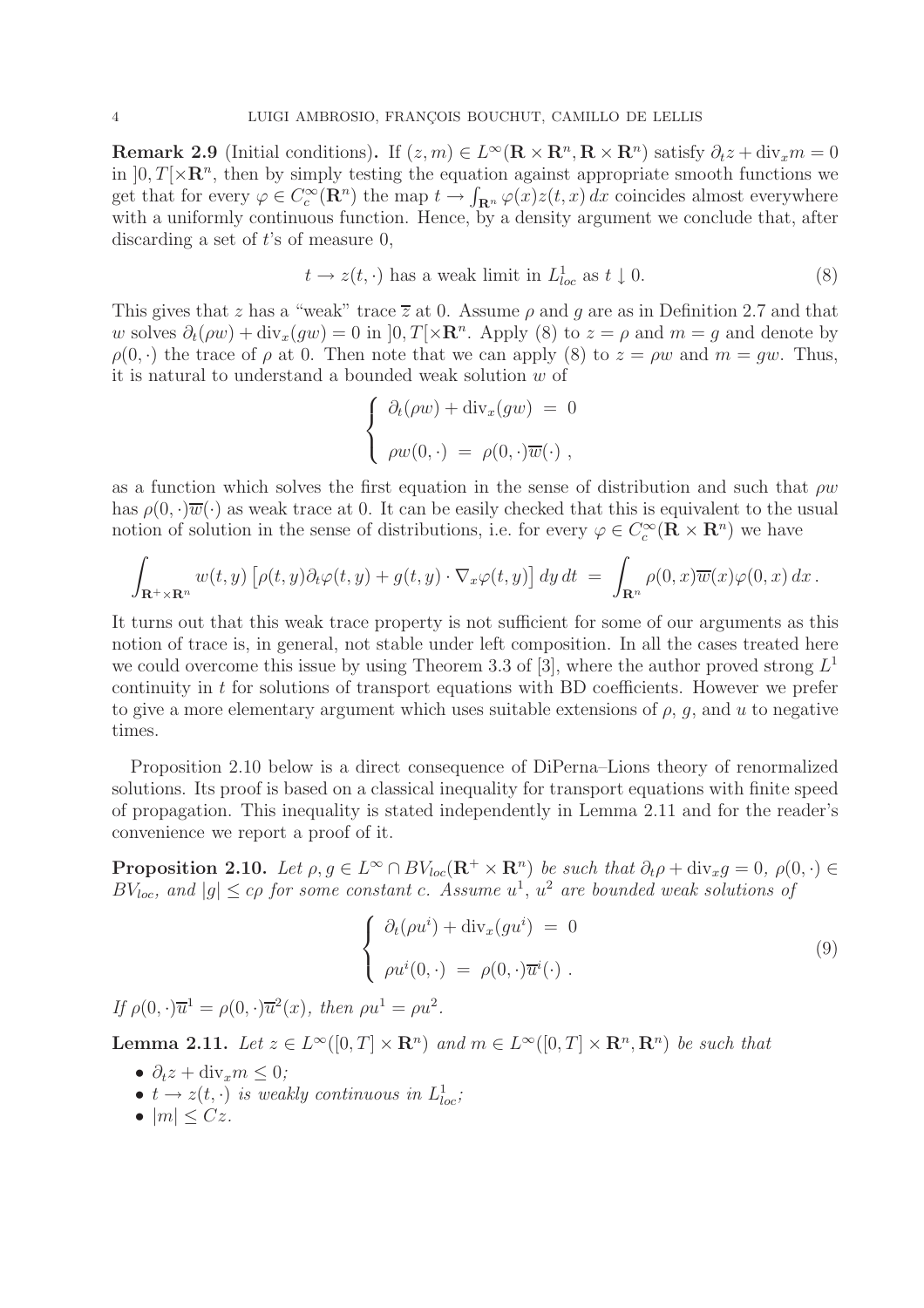*Then, for every*  $\tau \in [0, T]$ *,*  $x_0 \in \mathbb{R}^n$  *and*  $R > 0$ *, we have* 

$$
\int_{B_R(x_0)} z(\tau, x) dx \le \int_{B_{R+C\tau}(x_0)} z(0, x) dx.
$$
\n(10)

*Proof.* Without loss of generality we assume  $x_0 = 0$ . Let  $\chi_{\varepsilon} \in C^{\infty}(\mathbb{R}^+)$  be such that

$$
\chi_{\varepsilon} = 1
$$
 on  $[0, 1]$ ,  $\chi_{\varepsilon} = 0$  on  $[1 + \varepsilon, +\infty]$ , and  $\chi'_{\varepsilon} \leq 0$ .

Define the test function  $\varphi(t,x) := \chi_{\varepsilon} \left( \frac{|x|}{R+C(t)} \right)$  $R+C(\tau-t)$ ). Note that  $\varphi$  is nonnegative and belongs to  $C^{\infty}([0,\tau] \times \mathbf{R}^n)$ . Since  $t \to z(t,\cdot)$  is weakly continuous in  $L^1_{loc}$ , we can test  $\partial_t z + \text{div}_x m = 0$ with  $\varphi(t,x)\mathbf{1}_{[0,\tau]}(t)$ . Indeed let  $\mu$  be the measure  $\partial_t z + \text{div}_x m$  and let  $0 < \tau_1 < \tau_2 < \tau$ . Consider a standard family of nonnegative mollifiers  $\xi^{\delta} \in C^{\infty}(\mathbf{R})$  and set  $\zeta^{\delta} := \mathbf{1}_{[\tau_1, \tau_2]} * \xi^{\delta}$ . Testing  $\partial_t z + \text{div}_x m = \mu$  with  $\varphi(t, x) \zeta^{\delta}(t)$  we get

$$
\int z(s,y)\varphi(s,y)\left[\xi^{\delta}(\tau_2-s)-\xi^{\delta}(\tau_1-s)\right]ds\,dy\;=\;\int \zeta^{\delta}\left[z\,\partial_t\varphi+m\cdot\nabla_x\varphi\right]+\int \zeta^{\delta}\varphi d\mu.\tag{11}
$$

Note that  $\int \zeta^{\delta} d\mu \leq 0$ . Moreover, by the weak continuity of  $t \to z(t, \cdot)$ , the integrals  $\int z(s,y)\varphi(s,y)\xi^{\delta}(\tau_i-s)\,ds\,dy$  converge to  $\int \varphi(\tau_i,x)z(\tau_i,x)\,dx$  as  $\delta \downarrow 0$ . Hence, in the limit we get

$$
\int_{[\tau_1,\tau_2]\times\mathbf{R}^n} \left[ z \, \partial_t \varphi + m \cdot \nabla_x \varphi \right] \ \geq \ \int_{\mathbf{R}^n} \varphi(\tau_2,x) z(\tau_2,x) \, dx - \int_{\mathbf{R}^n} \varphi(\tau_1,x) z(\tau_1,x) \, dx \, .
$$

Then, letting  $\tau_2 \uparrow \tau$  and  $\tau_1 \downarrow 0$  we get

$$
\int_{[0,\tau]\times\mathbf{R}^n} \left[ z \, \partial_t \varphi + m \cdot \nabla_x \varphi \right] \ \geq \ \int_{\mathbf{R}^n} \varphi(\tau,x) z(\tau,x) \, dx - \int_{\mathbf{R}^n} \varphi(0,x) z(0,x) \, dx \,. \tag{12}
$$

We compute  $z(s, y)\partial_t\varphi(s, y) + m(s, y) \cdot \nabla_x\varphi(s, y)$  as

$$
\chi'_{\varepsilon}\left(\frac{|y|}{R+C(\tau-s)}\right)\left[\frac{C|y|z(s,y)}{(R+C(\tau-s))^2}+\frac{y\cdot m(s,x)}{|y|(R+C(\tau-s))}\right].\tag{13}
$$

.

Letting  $\alpha := |y|/((R+C(\tau-s))$ , the expression in (13) becomes

$$
\frac{\chi_{\varepsilon}'(\alpha)}{R + C(\tau - s)} \left[ Cz\alpha + m \cdot \frac{y}{|y|} \right]
$$

For  $\alpha \leq 1$  we have  $\chi'_{\varepsilon}(\alpha) = 0$ , whereas for  $\alpha \geq 1$  we have  $\chi'_{\varepsilon}(\alpha) \leq 0$  and  $Cz\alpha \geq |m|$ . Thus we conclude that the integrand of the left hand side of (12) is nonpositive. Hence

$$
\int_{\mathbf{R}^n} \chi_{\varepsilon} \left( \frac{|x|}{R} \right) z(\tau, y) dx \le \int_{\mathbf{R}^n} \chi_{\varepsilon} \left( \frac{|x|}{R + C\tau} \right) dy.
$$
\n(10).

Letting  $\varepsilon \downarrow 0$  we get (1).

*Proof of Proposition 2.10.* By linearity, it is sufficient to prove that, if u is a bounded weak solution of (9) and  $\overline{u}(\cdot)\rho(0, \cdot) \equiv 0$ , then  $\rho u = 0$ . We extend  $(\rho, g)$  to the whole  $\mathbb{R}^+ \times \mathbb{R}^n$  by setting

$$
a(t,x) := \begin{cases} \rho(0,x) & \text{for } t < 0 \\ \rho(t,x) & \text{for } t \ge 0 \end{cases} \qquad b(t,x) := \begin{cases} 0 & \text{for } t < 0 \\ g(t,x) & \text{for } t \ge 0 \end{cases}
$$

 $\Box$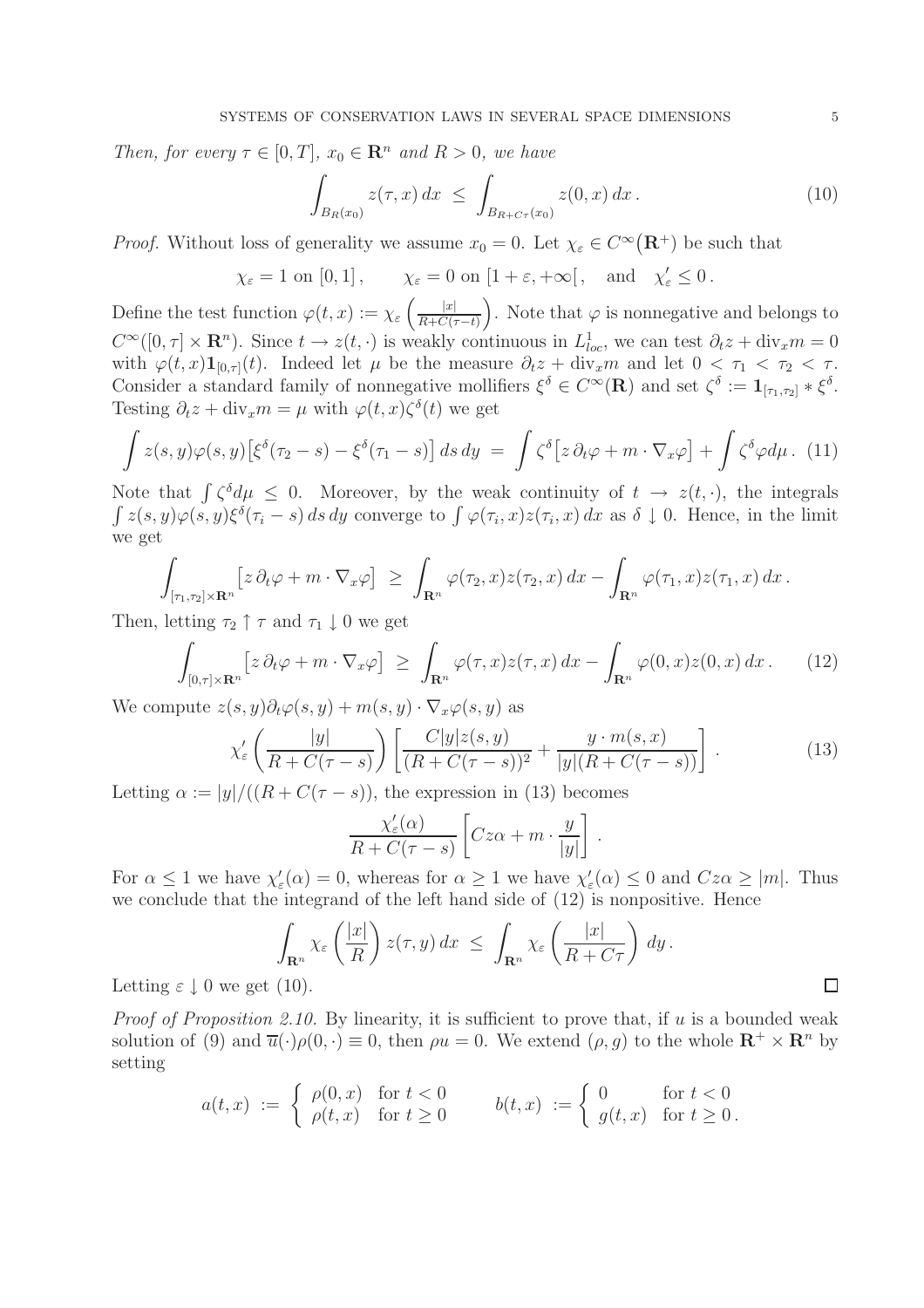Clearly  $a, b \in BV_{loc}(\mathbf{R} \times \mathbf{R}^n)$  and  $\partial_t a + \text{div}_x b = 0$ . Now extend u to negative times by setting  $u(t, x) = \overline{u}(x)$ . Then we have  $\partial_t(au) + \text{div}_x(bu) = 0$ . Applying Lemma 2.8, if we denote by v the square of  $|u|$ , we have

$$
\begin{cases} \partial_t (av) + \operatorname{div}_x (bv) = 0 & \text{on } \mathbf{R} \times \mathbf{R}^n \\ v = 0 & \text{on } \{t < 0\}. \end{cases}
$$
 (14)

Thanks to Remark 2.9, the map  $t \to a(t, \cdot)v(t, \cdot)$  is weakly continuous in  $L^1_{loc}$ , and hence  $av(0,.) = 0$ . We can apply Lemma 2.11 with  $z = \rho v$  and  $m = bv$ . We conclude that z is identically 0. This implies that  $\rho u = 0$  on  $\{t > 0\}$ , which is the desired conclusion.  $\Box$ 

3. Proof of Theorem 2.6

3.1. **Existence.** Fix 
$$
\overline{u} \in L^{\infty}(\mathbf{R}^n)
$$
 with  $\overline{\rho} := |\overline{u}| \in BV_{loc}$ . Set

$$
\overline{\theta}(x) := \begin{cases} \overline{u}(x)/|\overline{\rho}|(x) & \text{when } |\overline{\rho}|(x) > 0 \\ (1, 0, \dots, 0) & \text{otherwise.} \end{cases}
$$

Let  $\rho$  be the entropy solution of the scalar law (2) with initial data  $\overline{\rho}$  as strong trace. It follows from Theorem 2.2 that  $\rho \in BV_{loc}$ . Consider the Cauchy problem for the transport equation

$$
\begin{cases}\n\partial_t(\rho\theta) + \operatorname{div}_x(f(\rho)\rho\theta) = 0 \\
\rho\theta(0, \cdot) = \rho(0, \cdot)\overline{\theta}(\cdot).\n\end{cases}
$$
\n(15)

Let us approximate  $\rho$ ,  $f(\rho)\rho$  with a sequence of uniformly bounded and smooth functions  $\rho^j, g^j$  such that:

$$
\rho^j \to \rho, \ \rho^j(0, \cdot) \to \rho(0, \cdot), \text{ and } g^j \to f(\rho)\rho \text{ strongly in } L^1_{loc};\tag{16}
$$

$$
\partial_t \rho^j + \text{div}_x g^j = 0; \tag{17}
$$

$$
\rho^j \ge j^{-1} \tag{18}
$$

Let us solve the Cauchy problem

$$
\begin{cases}\n\partial_t(\rho^j \theta^j) + \operatorname{div}_x(g^j \theta^j) = 0 \\
\rho^j \theta^j(0, \cdot) = \rho(0, \cdot)\overline{\theta}(\cdot).\n\end{cases}
$$
\n(19)

This can be done with the method of characteristics. Indeed set  $f^j := g_j/\rho_j$  and solve the ODE

$$
\begin{cases}\n\frac{d}{dt}\Phi^{j}(t,x) = f^{j}(t,\Phi^{j}(t,x)) \\
\Phi^{j}(0,x) = x.\n\end{cases}
$$

Since  $f^j$  is smooth there exists a unique smooth  $\Phi^j$  and for each t the map  $\Phi^j(t, \cdot) : \mathbb{R}^n \to \mathbb{R}^n$ is invertible. Denoting by  $\Psi^j(t, \cdot)$  its inverse,  $\theta^j(t, x)$  is given by  $\overline{\theta}(\Psi^j(t, x))$ .

Clearly we get  $\|\theta^j\|_{\infty} = 1$ . Thus, up to subsequences, we can assume that  $\theta^j$  converges to a bounded  $\theta$  weakly<sup>∗</sup> in  $L^{\infty}$ . Hence, by (16)  $\rho^{j}\theta^{j} \to \rho\theta$  and  $g^{j}\theta^{j} \to f(\rho)\rho\theta$  in the sense of distributions, from which we conclude that  $\theta$  is a bounded weak solution of (15).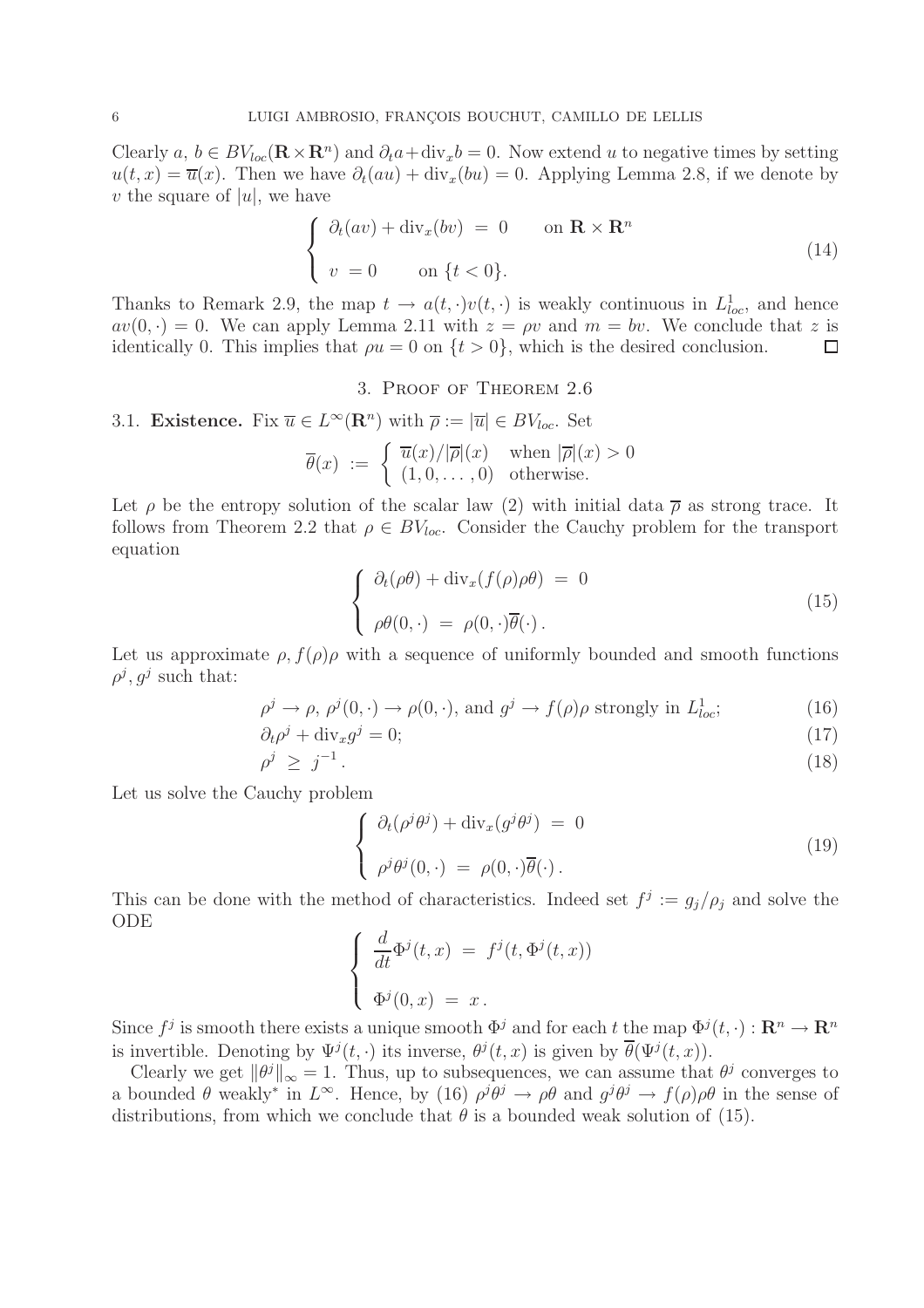As in Proposition 2.10, we extend the vector field  $(\rho, f(\rho)\rho)$  to the whole  $\mathbf{R} \times \mathbf{R}^n$  by setting

$$
a(t,x) := \begin{cases} \rho(0,x) & \text{for } t < 0 \\ \rho(t,x) & \text{for } t \ge 0 \end{cases} \qquad b(t,x) := \begin{cases} 0 & \text{for } t < 0 \\ \rho(t,x)f(\rho(t,x)) & \text{for } t \ge 0 \end{cases}
$$

Then we extend  $\theta$  to negative times by setting  $\theta(t, x) = \overline{\theta}(x)$  for  $t < 0$ . Thus  $\partial_t(a\theta)$  +  $div<sub>x</sub>(b\theta) = 0$  on the whole  $\mathbb{R}^+ \times \mathbb{R}^n$ . Lemma 2.8 implies that  $\theta$  is a renormalized solution. Thus  $|\theta|^2$  satisfies  $\partial_t(a|\theta|^2) + \text{div}_x(b|\theta|^2) = 0$  in the sense of distributions. Note that  $|\theta(t,x)|^2$ is identically 1 on  $\{t < 0\}$ . Thus,  $|\theta|^2$  is a weak solution of

$$
\begin{cases}\n\partial_t(\rho|\theta|^2) + \operatorname{div}_x(f(\rho)\rho|\theta|^2) = 0 \\
\rho|\theta|^2(0, \cdot) = \rho(0, \cdot).\n\end{cases}
$$
\n(20)

Since the function identically equal to 1 is a weak solution of the same Cauchy problem, Proposition 2.10 implies that  $\rho |\dot{\theta}|^2 = \rho$  on  $\mathbf{R} \times \mathbf{R}^n$ .

3.2. **Uniqueness.** If  $u^1$  and  $u^2$  are two renormalized entropy solutions of (1), then  $|u^1|$  = |u<sup>2</sup>| because of Theorem 2.2. Let  $\rho := |u^1| = |u^2|$  and define

$$
\theta^{i}(t,x) := \begin{cases} u^{i}(t,x)/\rho(t,x) & \text{when } \rho(t,x) \neq 0 \\ 0 & \text{when } \rho(t,x) = 0, \end{cases}
$$

$$
\overline{\theta}(x) = \begin{cases} \overline{u}(x)/|\overline{u}|(x) & \text{when } |\overline{u}|(x) \neq 0 \\ 0 & \text{when } |\overline{u}|(x) = 0. \end{cases}
$$

Thus  $\theta^i$  solve the transport problem

$$
\begin{cases}\n\partial_t(\rho\theta^i) + \operatorname{div}_x(\rho f(\rho)\theta^i) = 0 \\
\rho\theta^i(0,\cdot) = \rho(0,\cdot)\overline{\theta}(\cdot)\n\end{cases}
$$
\n(21)

Hence, thanks to Proposition 2.10,  $u^1 = \rho \theta^1 = \rho \theta^2 = u^2$ .

3.3. **Stability.** Let  $\overline{u}, u, \overline{u}^j, u^j$  be as in the statement of the Theorem. Recall that  $\rho^j := |u^j|$ is the entropy solution of the scalar law

$$
\begin{cases} \n\partial_t \rho^j + \operatorname{div}_x(f(\rho^j)\rho^j) = 0 \\ \n\rho^j(0, \cdot) = |\overline{u}^j|(\cdot) \n\end{cases}
$$

Hence Theorem 2.2 and condition (b) imply that  $\|\rho^{j}\|_{BV(]0,T[\times\Omega)} \leq C(T,\Omega) < \infty$  for every T > 0 and for every bounded open set  $\Omega \subset \mathbb{R}^n$ . Hence the sequence  $|\rho^j|$  is strongly precompact in  $L^1_{loc}$ . Since  $\rho$  is the unique entropy solution of

$$
\begin{cases} \partial_t \rho + \operatorname{div}_x(f(\rho)\rho) = 0 \\ \rho(0, \cdot) = |\overline{u}|(\cdot), \end{cases}
$$

we conclude that  $\rho^j \to \rho$  strongly in  $L^1_{loc}$ .

Set  $\theta^j := u^j/\rho_j$  where  $\rho_j \neq 0$  and  $\theta^j := 0$  everywhere else. Define  $\overline{\theta}^j$  analogously. Take a subsequence  $j(l)$  such that the  $\theta^{j(l)}$ 's and the  $\overline{\theta}^{j(l)}$ 's converge weakly<sup>\*</sup> in  $L^{\infty}$  to bounded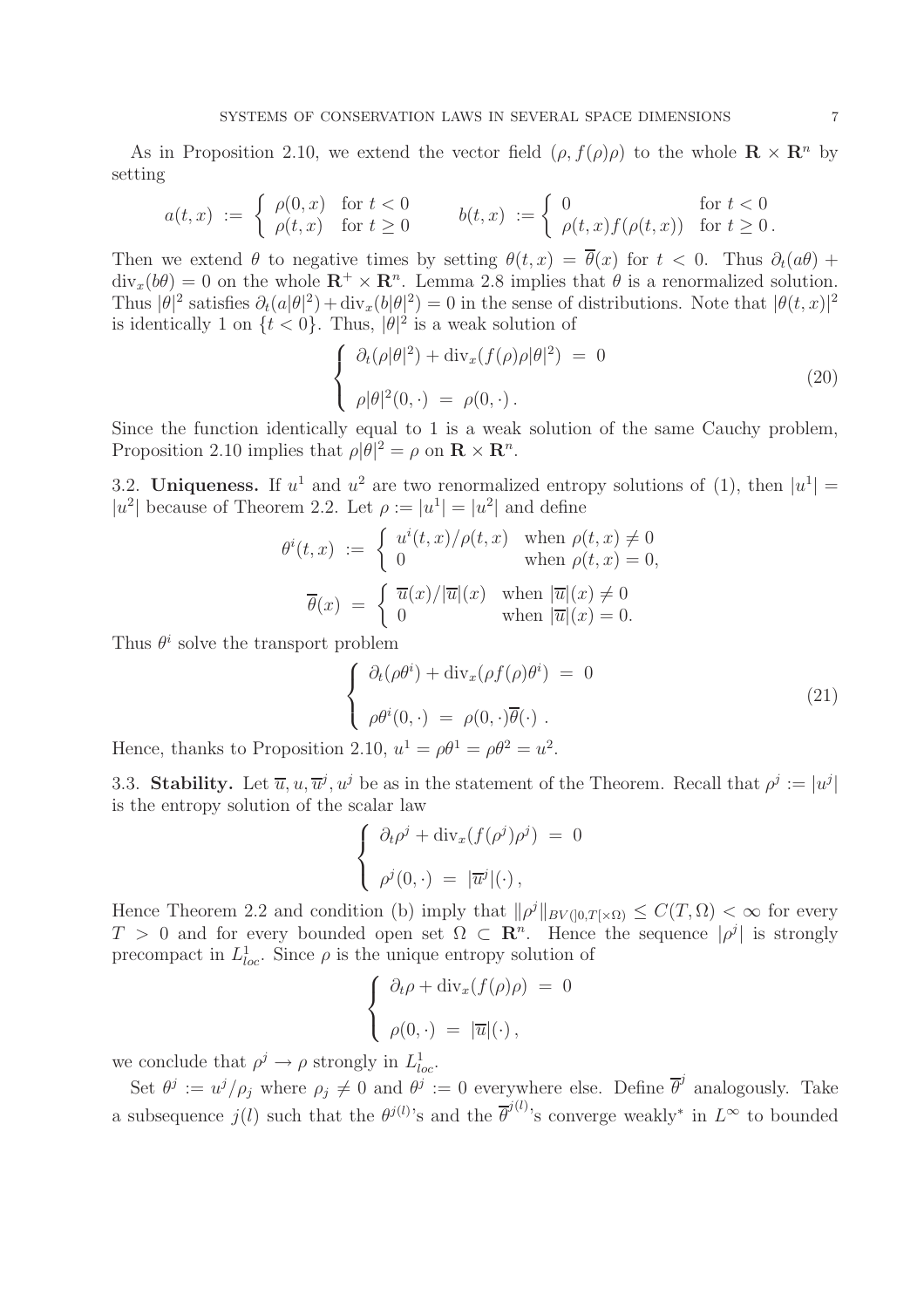functions  $\theta^{\infty}$  and  $\overline{\theta}^{\infty}$ . Recall that  $\rho^{j(l)} \to \rho$  strongly in  $L^{1}_{loc}(\mathbf{R}^{+} \times \mathbf{R}^{n})$  and that  $\rho^{j(l)}(0, \cdot) =$  $|\overline{u}^{j(l)}(\cdot)| \to |\overline{u}(\cdot)| = \rho(0,\cdot)$  strongly in  $L^1_{loc}(\mathbb{R}^n)$ . Hence, we can pass to the limit in the problems

$$
\begin{cases}\n\partial_t(\rho^{j(l)}\theta^{j(l)}) + \operatorname{div}_x(f(\rho^{j(l)})\rho^{j(l)}\theta^{j(l)}) = 0 \\
\rho^{j(l)}\theta^{j(l)}(0,\cdot) = \rho^{j(l)}(0,\cdot)\overline{\theta}^{j(l)}(\cdot),\n\end{cases}
$$

and conclude that  $\theta^{\infty}$  solves

$$
\begin{cases}\n\partial_t(\rho\theta^{\infty}) + \operatorname{div}_x(f(\rho)\rho\theta^{\infty}) = 0 \\
\rho\theta^{\infty}(0,\cdot) = \rho(0,\cdot)\overline{\theta}^{\infty}(\cdot).\n\end{cases}
$$

Set  $\theta := u/|u|$  where  $\rho \neq 0$  and  $\theta := 0$  everywhere else, and define  $\overline{\theta}$  in an analogous way. Then  $\theta$  solves

$$
\begin{cases}\n\partial_t(\rho\theta) + \operatorname{div}_x(f(\rho)\rho\theta) = 0 \\
\rho\theta(0, \cdot) = \rho(0, \cdot)\overline{\theta}(\cdot),\n\end{cases}
$$

Thanks to assumption (c), we have  $\rho(0, \cdot)\overline{\theta}^{\infty}(\cdot) = \rho(0, \cdot)\overline{\theta}(\cdot)$ . Hence we can apply Proposition 2.10 to conclude that  $\rho(t, x) \theta^{\infty}(t, x) = \rho(t, x) \theta(t, x)$  for almost every  $(t, x)$ . Hence,  $u^{j(l)}$  converges weakly<sup>\*</sup> to u. Since  $|u^{j(l)}| \to |u|$  strongly in  $L^1_{loc}$ , we conclude that  $u^{j(l)} \to u$ strongly in  $L^1_{loc}$ .

The argument above shows that from every subsequence  $\{u^{j(l)}\}\subset \{u^{j}\}\$ we can extract a further subsequence which converges strongly in  $L<sub>loc</sub><sup>1</sup>$  to u. This implies that the whole sequence  $\{u^j\}$  converges to u.

#### 4. Bressan's conjecture

In this section we show that a suitable renormalization property is closely related to a conjecture recently made by Bressan on the compactness of Lagrangian flows. We also indicate some cases when the compactness is known.

**Conjecture 4.1.** *[Bressan* [4]*]* Let  $f^j : \mathbb{R}^+ \times \mathbb{R}^n \to \mathbb{R}^n$  be a sequence of smooth maps and  $define \ \Phi^j : \mathbf{R}^+ \times \mathbf{R}^n \rightarrow \mathbf{R}^n \ by$ 

$$
\begin{cases}\n\frac{d}{dt}\Phi^{j}(t,x) = f^{j}(t,\Phi^{j}(t,x)) \\
\Phi^{j}(0,x) = x.\n\end{cases}
$$

*Denote by*  $J^{j}(t, x)$  *the Jacobian determinants of*  $\nabla_x \Phi^{j}(t, x)$ *. Assume that* 

$$
||f^j||_{\infty} + ||\nabla_{t,x} f^j||_{L^1} \leq C \quad \text{and} \quad C^{-1} \leq J^j \leq C,
$$

*for some constant* C. Then  $\Phi^j$  *is strongly precompact in*  $L^1_{loc}$ .

**Remark 4.2.** Let  $\Psi^j(t, \cdot)$  be the inverse of  $\Phi^j(t, \cdot)$  and let  $\rho^j(t, x) := 1/J^j(t, \Psi^j(t, x))$ . Note that  $\partial_t \rho^j + \text{div}_x(f^j \rho^j) = 0$  and that, thanks to our assumptions,  $C \ge \rho^j \ge C^{-1}$ . We can assume that, up to subsequences,  $\rho^j$  converges to a bounded function  $\rho$  weakly<sup>\*</sup> in  $L^{\infty}$ . Moreover, again up to subsequences, we can assume that  $f^j$  converges strongly in  $L^1$  to a BV map f. This gives that  $\partial_t \rho + \text{div}_x(\rho f) = 0$ .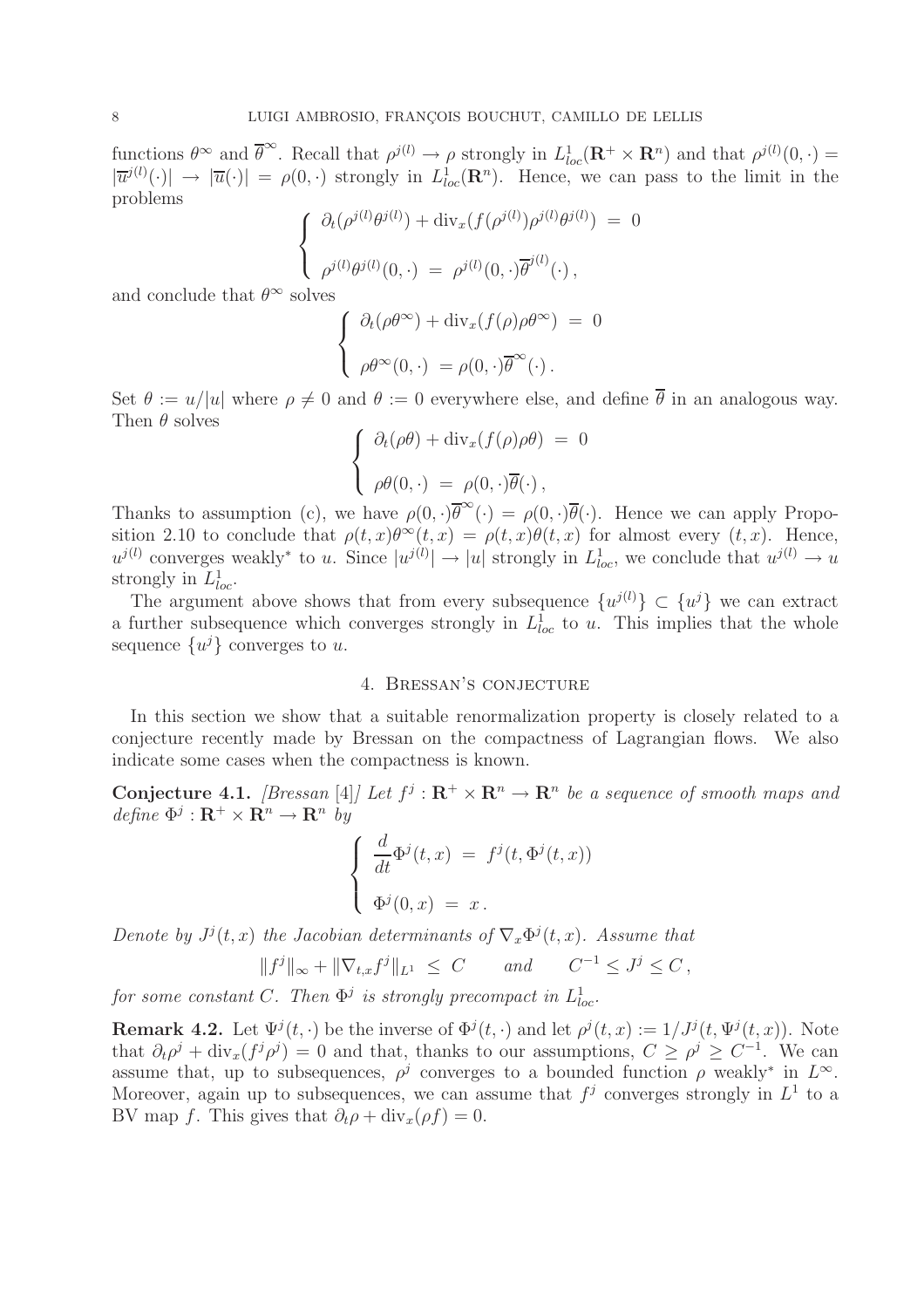In view of DiPerna–Lions theory, the following seems closely related to Conjecture 4.1:

## **Conjecture 4.3.** Let  $f \in L^{\infty} \cap BV_{loc}(\mathbf{R} \times \mathbf{R}^n)$  and let  $\rho \in L^{\infty}(\mathbf{R} \times \mathbf{R}^n)$  be such that  $\rho \geq c > 0$  *and*  $\partial_t \rho + \text{div}_x(\rho f) = 0$ .

*Then every bounded weak solution* w of  $\partial_t(\rho w) + \text{div}_x(\rho f w) = 0$  *is a renormalized solution.* 

Indeed we will prove

**Proposition 4.4.** *Conjecture 4.3 implies Conjecture 4.1.*

**Remark 4.5** (Absolutely continuous divergence). Note that the results of [1] give a positive answer to Conjecture 4.3 when  $\text{div}_x f$  is absolutely continuous. Indeed fix  $w : \mathbf{R} \times \mathbf{R}^n \to \mathbf{R}^k$ as in Conjecture 4.3 and consider the vector-valued map  $v := (\rho, \rho w)$ . Note that  $\partial_t v$  +  $div_x(vf) = 0$ . In view of point (3) of Remark 3.5 of [1], v is a renormalized solution, which in this case means that

$$
\partial_t(H(v)) + \text{div}_x(fH(v)) = \left(\sum_{j=1}^{k+1} v_j \frac{\partial H}{\partial y_j}(v) - H(v)\right) \text{div}_x f \quad \text{for all } H \in C^1(\mathbf{R}^{k+1}). \tag{22}
$$

Let  $\zeta : \mathbf{R}^{k+1} \to \mathbf{R}^k$  be a smooth map such that  $\zeta(y)=(y_2/y_1,\ldots,y_k/y_1)$  on  $y_1 \geq C^{-1}$ . For every  $h \in C^1(\mathbf{R}^k)$  consider the map  $H(y) := y_1 h(\zeta(y))$  and not that

$$
H(v) = \rho h(w) \quad \text{and} \quad \sum_{j=1}^{k+1} v_j \frac{\partial H}{\partial y_j}(v) - H(v) = 0.
$$

Thus from (22) we get  $\partial_t(\rho h(w)) + \text{div}_x(\rho h(w)f) = 0.$ 

Concerning Conjecture 4.1, we know from Theorem 6.5 of [1] that it holds provided the  $f^{j}$ 's converge to an f whose divergence is absolutely continuous and with negative part in  $L^{\infty}$ . The proof in [1] actually uses only the lower bound on  $J^{j}$  and not the upper bound.

Note that Proposition 4.4 yields a proof of Conjecture 4.1 under the only assumption that the divergence of  $f$  is absolutely continuous.

Before coming to the proof of Proposition 4.4 we need two lemmas. Up to subsequences, we assume that  $\rho^j \to \rho$  weakly<sup>\*</sup> in  $L^{\infty}$  and that  $f^j \to f$  strongly in  $L^1_{loc}$ . Thus  $\rho$  satisfies the transport equation

$$
\partial_t \rho + \mathrm{div}_x(\rho f) = 0 \,,
$$

and, by Remark 2.9, the map  $t \to \rho(t, \cdot)$  is weakly continuous in  $L^1_{loc}$ . Arguing as in Remark 2.9, it is easy to see that for every test function  $\varphi \in C_c^{\infty}(\mathbb{R}^n)$  the functions  $t \to \int \varphi(x) \rho^{j}(t, x) dx$  are equicontinuous and thus they converge uniformly to the map  $t \to \int \varphi(x)\rho(t,x)dx$ . Since  $\rho^{j}(0,x) = 1$ , we conclude that

$$
\rho(t, \cdot) \rightarrow 1 \quad \text{weakly* in } L^{\infty} \text{ for } t \downarrow 0. \tag{23}
$$

In view of this,  $w \in L^{\infty}$  is a weak solution of

$$
\begin{cases}\n\partial_t(\rho w) + \text{div}_x(\rho f w) = 0 \\
\rho w(0, \cdot) = \rho(0, \cdot)\overline{w}(\cdot)\n\end{cases}
$$
\n(24)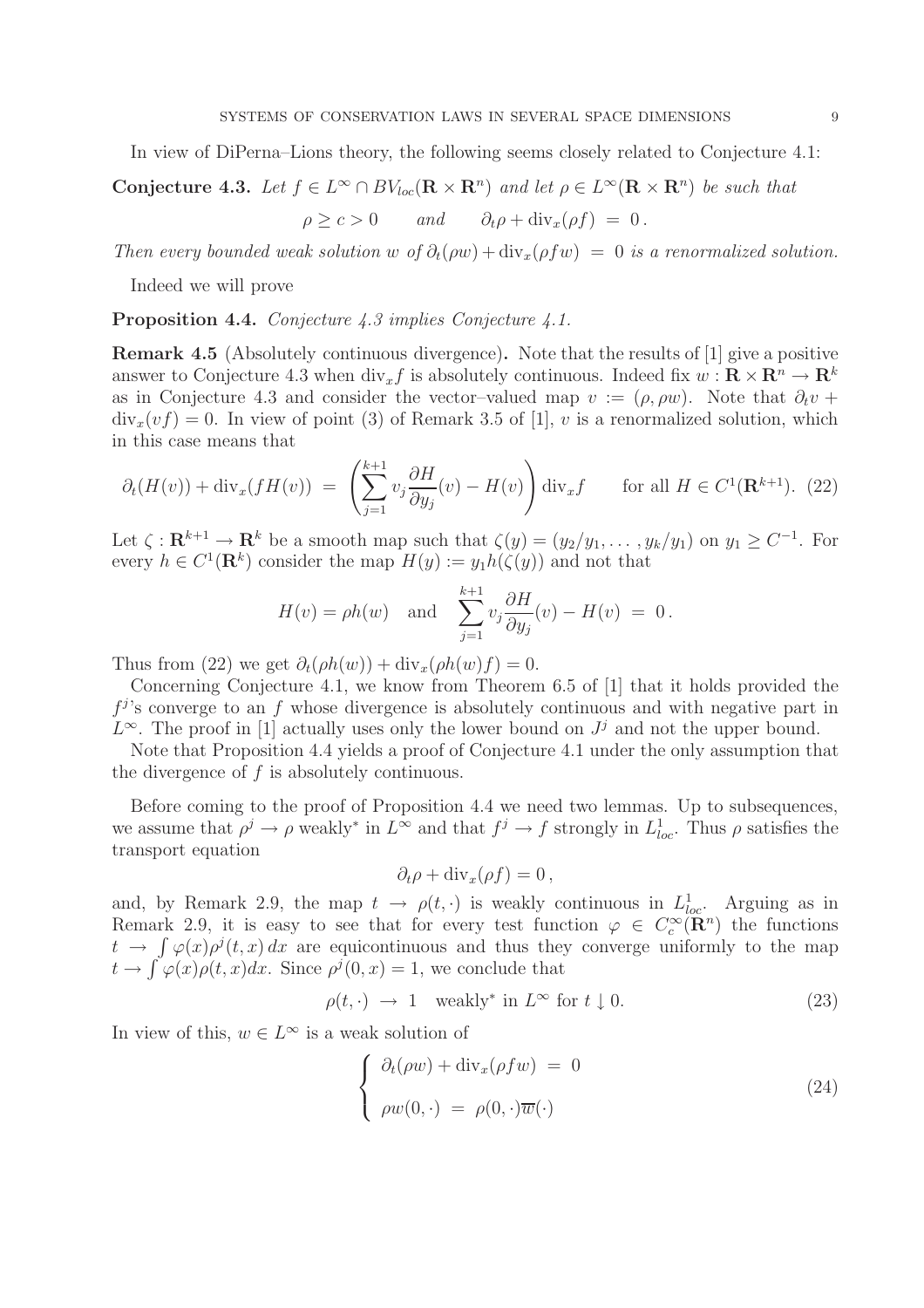if for every  $\varphi \in C_c^{\infty}(\mathbf{R} \times \mathbf{R}^n)$  we have

$$
\int_{\mathbf{R}^+\times\mathbf{R}^n} \rho(t,y) w(t,y) \left[\partial_t \varphi(t,y) + f(t,y) \cdot \nabla_x \varphi(t,y)\right] dy dt = \int_{\mathbf{R}^n} \rho(0,x) \overline{w}(x) \varphi(0,x) dx.
$$

**Lemma 4.6.** *Let*  $\rho^j$  *and*  $f^j$  *be as in Remark 4.2 and assume that*  $\rho^j \to \rho$  *weakly<sup>∗</sup> in*  $L^\infty$ and  $f^j \to f$  strongly in  $L^1_{loc}$ . Assume that Conjecture 4.3 holds. If  $w : \mathbb{R}^+ \times \mathbb{R}^n \to \mathbb{R}^k$  is *a bounded weak solution of* (24)*, then for every*  $h \in C^1(\mathbb{R}^k)$  *the function*  $h(w)$  *is a weak solution of*

$$
\begin{cases}\n\partial_t(\rho h(w)) + \operatorname{div}_x(\rho f h(w)) = 0 \\
\rho h(w(0, \cdot)) = \rho(0, \cdot) h(\overline{w}(\cdot))\n\end{cases}
$$
\n(25)

**Lemma 4.7.** *Let*  $\rho^j$  *and*  $f^j$  *be as in Remark 4.2 and assume that*  $\rho^j \to \rho$  *weakly<sup>∗</sup> in*  $L^\infty$ and  $f^j \to f$  strongly in  $L^1_{loc}$ . If  $\overline{w} \in L^{\infty}$  and Conjecture 4.3 holds, then there exists a unique *weak solution of* (24)*. Moreover, if*  $w<sup>j</sup>$  *are the solutions of* 

$$
\begin{cases}\n\partial_t(\rho^j w^j) + \operatorname{div}_x(\rho^j f^j w^j) = 0 \\
\rho w^j(0, \cdot) = \rho(0, \cdot) \overline{w}(\cdot),\n\end{cases}
$$
\n(26)

*then*  $w^j \rightarrow w$  *strongly in*  $L^1_{loc}$ *.* 

*Proof of Lemma 4.6.* Conjecture 4.3 implies that

$$
\partial_t(\rho h(w)) + \text{div}_x(\rho f h(w)) = 0
$$

in the sense of distributions. Thus, in order to prove the lemma we have to ensure that  $h(w)$ satisfies the right boundary conditions.

As in the proof of Lemma 2.10, we extend the field  $\rho$  and f to maps a and b defined on the whole  $\mathbf{R} \times \mathbf{R}^n$  by setting

$$
a(t,x) := \begin{cases} 1 & \text{for } t < 0 \\ \rho(t,x) & \text{for } t \ge 0 \end{cases} \qquad b(t,x) := \begin{cases} 0 & \text{for } t < 0 \\ f(t,x) & \text{for } t \ge 0 \end{cases}
$$

Clearly  $b \in BV_{loc}(\mathbf{R} \times \mathbf{R}^n)$ . Moreover, thanks to (23), it is clear that  $\partial_t a + \text{div}_x(ab) = 0$ . Extend  $w$  to negative times by setting

$$
w(t, x) := \overline{w}(x) \quad \text{for } t < 0.
$$

Then  $\partial_t(aw) + \text{div}_x(baw) = 0$  on the whole  $\mathbb{R} \times \mathbb{R}^n$ . Applying Conjecture 4.3 to the field  $(a, b)$ we get that  $\partial_t(ah(w)) + \text{div}_x(abh(w)) = 0$  on the whole  $\mathbb{R} \times \mathbb{R}^n$ . Since  $h(w(t, x)) = h(\overline{w}(x))$ for  $t < 0$ , clearly  $h(w)$  is a weak solution of (26).  $\Box$ 

*Proof of Lemma 4.7.* For the uniqueness we repeat the same proof of Lemma 2.10. First of all, by linearity it is sufficient to prove the lemma when  $\overline{w} = 0$ . Then we set  $v := |w|^2$  and by Lemma 4.6 we get that  $v$  is a weak solution of

$$
\begin{cases}\n\partial_t(\rho v) + \operatorname{div}_x(\rho f v) = 0 \\
\rho v(0, \cdot) = 0.\n\end{cases}
$$
\n(27)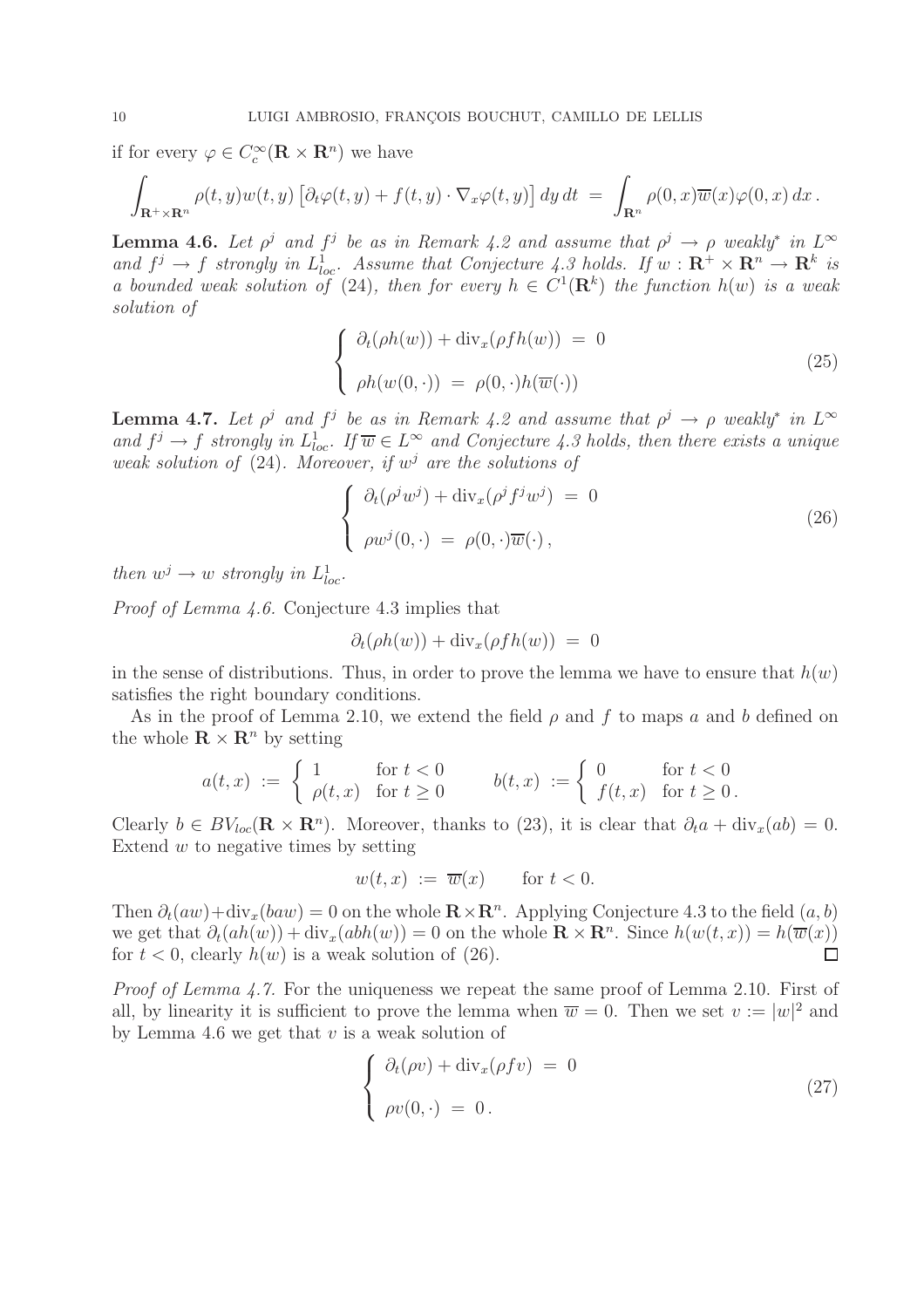Thanks to Remark 2.9, the map  $t \to \rho(t, \cdot)v(t, \cdot)$  is weakly continuous in  $L^1_{loc}$ . Thus we can apply Lemma 2.11 to  $z = \rho v$  and  $h = \rho f v$ . We conclude that  $\rho v = 0$  and, since  $\rho > 0$ , we get  $v = 0$ .

We now pass to the second part of the lemma. Let us fix  $w^j$  as in the statement. By possibly extracting a subsequence, assume that  $\rho^j w^j$  converge, weakly<sup>∗</sup> in  $L^{\infty}$ , to a function v. Set  $w := v/\rho$ . Since  $f^j \to f$  strongly in  $L^1_{loc}$ , it follows easily that w is a weak solution of (24). Since  $\rho^j$  and  $f^j$  are smooth, for every  $h \in C^1$  we have

$$
\begin{cases}\n\partial_t(\rho^j h(w^j)) + \operatorname{div}_x(\rho f h(w)) = 0 \\
\rho h(w(0, \cdot)) = \rho(0, \cdot)\overline{w}(\cdot).\n\end{cases}
$$
\n(28)

As above, we can assume that, up to subsequences,  $\rho^j h(w^j)$  converge to a function z, weakly<sup>\*</sup> in  $L^{\infty}$ . Setting  $\tilde{z} = z/\rho$ , we find that  $\tilde{z}$  solves

$$
\begin{cases}\n\partial_t(\rho \tilde{z}) + \operatorname{div}_x(\rho f \tilde{z}) = 0 \\
\rho \tilde{z}(0, \cdot) = \rho(0, \cdot) h(\overline{w}(\cdot)).\n\end{cases}
$$
\n(29)

Thanks to Lemma 4.6,  $h(w^{j})$  solves the same transport problem. Thus, by the first part of the lemma, we have that  $\tilde{z} = h(w)$ . Hence for every such h,  $\rho^j h(w^j)$  converges (weakly<sup>\*</sup> in  $L^{\infty}$ ) to  $\rho h(w)$ .

Fix a bounded set  $\Omega \subset \mathbf{R}^+ \times \mathbf{R}^n$ . Then

$$
\int_{\Omega}\rho^j|w^j-w|^2\;=\;\int_{\mathbf{R}^+\times\mathbf{R}^n}\mathbf{1}_{\Omega}\rho^j|w^j|^2+\int_{\mathbf{R}^+\times\mathbf{R}^n}\mathbf{1}_{\Omega}\rho^j|w|^2-2\int_{\mathbf{R}^+\times\mathbf{R}^n}\mathbf{1}_{\Omega}\rho^jw^j\cdot w\,.
$$

Since  $\rho^j \rightarrow \rho$ ,  $\rho^j w^j \rightarrow \rho w$ , and  $\rho^j |w^j|^2 \rightarrow \rho |w|^2$ , we get that  $\int_{\Omega} \rho^j |w^j - w|^2 \quad \downarrow \quad 0$ . Since  $\rho^j \geq C^{-1}$ , we conclude that  $\int_{\Omega} |w^j - w|^2 \downarrow 0$ . П

*Proof of Proposition 4.4.* Let  $f^j$  and  $\Phi^j$  be as in Conjecture 4.1 and define  $\Psi^j$  as in Remark 4.2. Without loosing our generality we assume that  $f^j \to f$  strongly in  $L^1_{loc}$ . Fix  $T > 0$  and consider the ODE

$$
\begin{cases}\n\frac{d}{dt}\Lambda^{j}(t,x) = f^{j}(t,\Lambda(t,x)) \\
\Lambda^{j}(T,x) = x.\n\end{cases}
$$

Note that  $\Lambda^{j}(t, \cdot) = \Phi^{j}(t, \Psi^{j}(T, \cdot))$ . Thus, if we denote by  $\tilde{J}(t, \cdot)$  the Jacobian of  $\Lambda^{j}(t, \cdot)$ , we get that  $0 \leq C^{-2} \leq \tilde{J}(t, \cdot) \leq C^2$ . Denote by  $\Gamma^{j}(t, \cdot)$  the inverse of  $\Lambda^{j}(t, \cdot)$  and set  $\tilde{\rho}^j(t,x) := 1/\tilde{J}(t,\Gamma^j(t,x))$ . Moreover, for every  $\overline{w} \in L^{\infty}(\mathbb{R}^n,\mathbb{R}^n)$  define the function  $w^{j}(t, x) := \overline{w}(\Gamma^{j}(t, x))$ . Clearly we have

$$
\begin{cases}\n\partial_t(\tilde{\rho}^j w^j) + \operatorname{div}_x(\tilde{\rho}^j f^j w^j) = 0 \\
\rho^j w^j(x, T) = \overline{w}(x).\n\end{cases}
$$

We claim that the  $\tilde{\rho}^j$ 's have a unique weak<sup>\*</sup> limit. Indeed, assume that  $\tilde{\rho}$  and  $\hat{\rho}$  are weak<sup>\*</sup> limits of two convergent subsequences of  $\tilde{\rho}^j$ 's. Then  $\partial_t \tilde{\rho}^j + \text{div}_z(f \tilde{\rho}) = 0$  and  $\partial_t \tilde{\rho}^j + \text{div}_z(f \tilde{\rho}) = 0$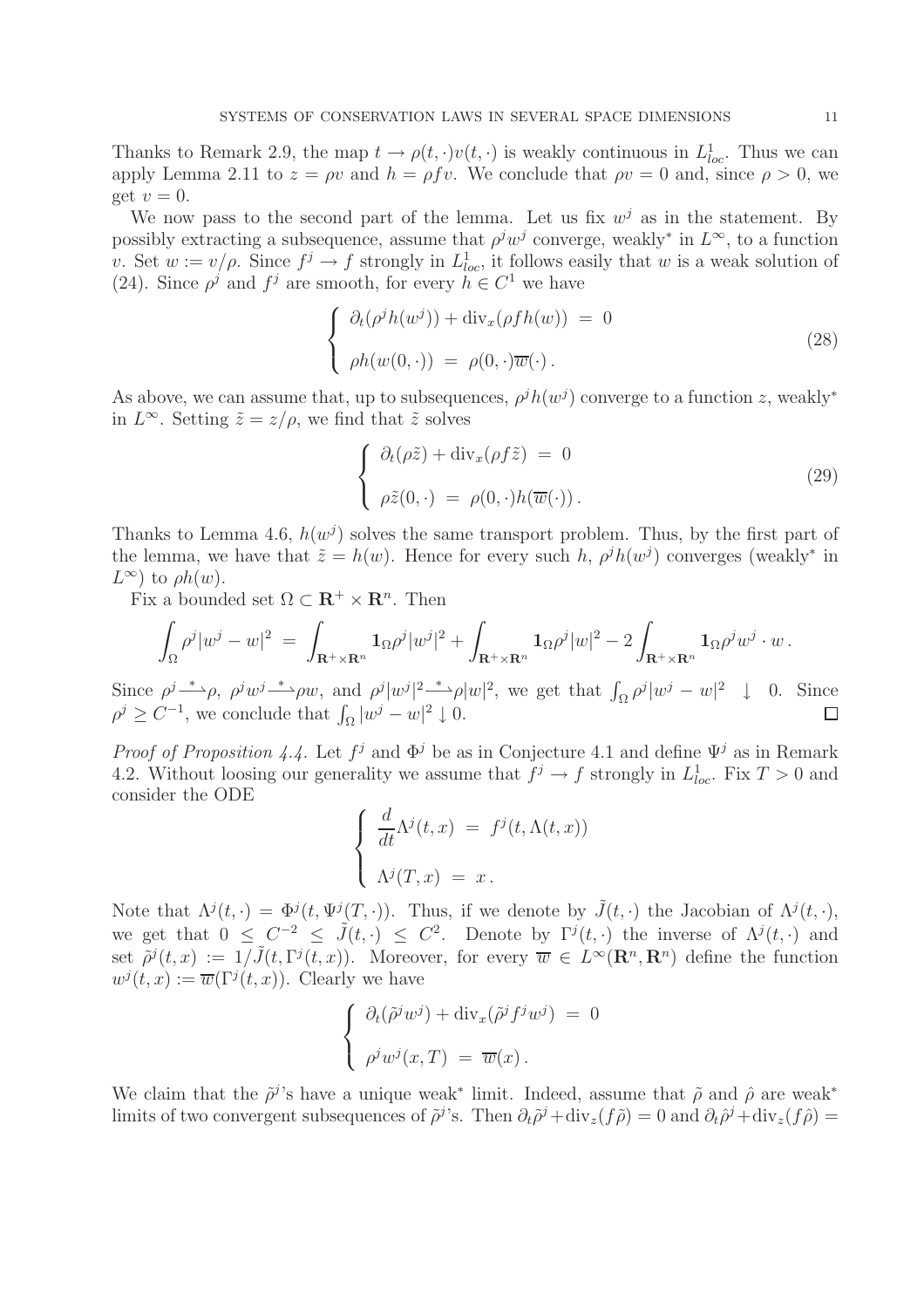0. Moreover, thanks to the discussion preceding (23), both  $\tilde{\rho}$  and  $\hat{\rho}$  have weak trace equal to 1 at  $t = T$ . Thus, if we set  $v := \hat{\rho}/\tilde{\rho}$  we have

$$
\begin{cases}\n\partial_t(\tilde{\rho}v) + \operatorname{div}_x(\tilde{\rho}vf) = 0 \\
\tilde{\rho}v(0, \cdot) = 1.\n\end{cases}
$$

Since the 1 is a weak solution of the same Cauchy problem, by Lemma 4.7 we have that  $w = 1$ , and hence  $\tilde{\rho} = \hat{\rho}$ .

Note that there exists a constant C such that  $|\Gamma^j(t,x)-x| \leq C(T-t)$  for every t, x and j. Fix  $r > 0$  and choose  $R > 0$  so large that  $R - CT > r$ . Let  $\overline{w}$  be the vector valued map  $x \to x \mathbf{1}_{B_R(0)}(x)$ . Thus, for every  $t < T$  and every  $|x| < r$ ,  $w^j(t,x)$  is equal to the vector  $\Gamma^{j}(t,x)$ . Thanks to Lemma 4.7,  $w^{j}$  converges strongly in  $L^{1}_{loc}$  to a unique w. Hence, by the arbitrariness of r we conclude that  $\Gamma^j$  converges to a unique  $\Gamma$  strongly in  $L^1_{loc}$ .

For each x,  $\Gamma^{j}(\cdot, x)$  is a Lipschitz curve, with Lipschitz constant uniformly bounded. Thus we infer that, for a.e. x,  $\Gamma^{j}(\cdot,x)$  converges uniformly to the curve  $\Gamma(\cdot,x)$  on [0, T]. Hence, we conclude that, after possibly changing  $\Gamma$  on a set of measure 0, for every  $t \geq 0$  the maps  $\Gamma^{j}(t,\cdot)$  converge to  $\Gamma(t,\cdot)$  in  $L_{loc}^{1}(\mathbf{R}^{n})$ .

Since  $\Gamma^{j}(0,\cdot)=\Phi^{j}(T,\cdot)$  we conclude that for every T there exists a  $\Phi(T,\cdot)$  such that  $\Phi^j(T, \cdot)$  converges to  $\Phi(T, \cdot)$  in  $L^1_{loc}(\mathbf{R}^n)$ . Since  $\Phi^j$  is locally uniformly bounded, we conclude that  $\Phi^j$  converges to  $\Phi$  strongly in  $L^1_{loc}(\mathbf{R}^+ \times \mathbf{R}^n)$ .  $\Box$ 

#### **REFERENCES**

- [1] L.Ambrosio: *Transport equation and Cauchy problem for BV vector fields.* Preprint, 2003 (available at http://cvgmt.sns.it).
- [2] L.Ambrosio, C.De Lellis: *Existence of solutions for a class of hyperbolic systems of conservation laws in several space dimensions.* To appear in IMRN.
- [3] F.Bouchut: *Renormalized solutions to the Vlasov equation with coefficients of bounded variation.* Arch. Ration. Mech. Anal. **157** (2001), 75–90.
- [4] A.Bressan: *An ill posed Cauchy problem for a hyperbolic system in two space dimensions.* Preprint, 2003.
- [5] A.Bressan: *A lemma and a conjecture on the cost of rearrangements.* Preprint, 2003.
- [6] C.Dafermos: *Hyperbolic conservation laws in continuum physics.* Springer-Verlag, Berlin, 1999.
- [7] R.DiPerna, P.L.Lions: *Ordinary differential equations, transport theory and Sobolev spaces.* Invent. Math., **98** (1989), 511–517.
- [8] H.Frid: *Asymptotic stability of non–planar riemann solutions for a special class of multi–d systems of conservation laws.* Preprint, 2003.
- [9] B.L.Keyfitz, H.C.Kranzer: *A system of nonstrictly hyperbolic conservation laws arising in elasticity theory.* Arch. Rational Mech. Anal. **72** (1980), 219–241.
- [10] S.Kruzhkov: *First-order quasilinear equations with several space variables.* Math. USSR Sbornik, **10** (1970), 217–273.
- [11] D.Serre: *System of conservation laws I, II.* Cambridge University Press, 1999.
- [12] A.Vasseur: *Strong traces for solutions of multidimensional scalar conservation laws.* Arch. Ration. Mech. Anal., **160** (2001), 181–193.

Luigi Ambrosio, Scuola Normale Superiore, Piazza dei Cavalieri 7, 56126 Pisa, Italy *E-mail address*: l.ambrosio@sns.it